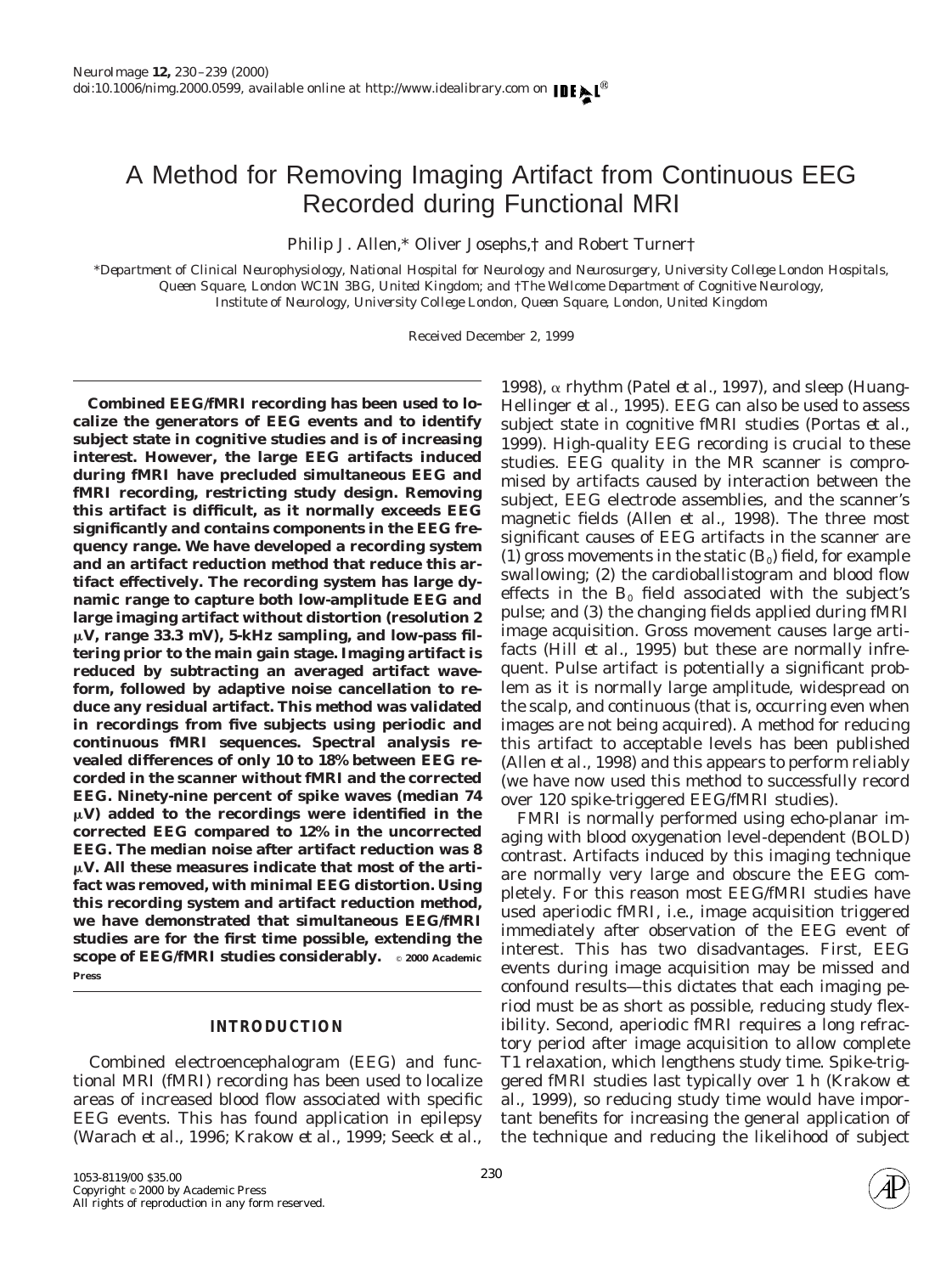movement. Imaging artifact is also a significant problem for EEG/fMRI sleep studies, as obscured sections of EEG compromise the reliability of sleep staging. In addition, elimination of imaging artifact would allow detection of EEG events during periodic or continuous fMRI. This would desynchronize BOLD signal sampling and EEG events, allowing optimal investigation of the BOLD signal time course (Josephs *et al.,* 1997). It would also allow a subject's state of attention to be monitored during cognitive studies, assisting the interpretation of these studies. Clearly, a method to remove imaging artifact would extend significantly the scope and power of EEG/fMRI studies.

Several techniques for reducing imaging artifact have been reported. Simply applying low-pass filtering is unlikely to be effective as the electromotive forces (emfs) induced by the gradient fields contain energy in the EEG frequency band (0.5–70 Hz). Felblinger has shown that fourth-order low-pass filtering with a cutoff point as low as 13 Hz cannot suppress imaging artifact in ECG signals and gives considerable ECG signal distortion (Felblinger *et al.,* 1999). In this context, EEG and ECG signals have similar spectral content so similar results would be expected for EEG. Kreger described a method for reducing imaging artifact in ECG signals based on adaptive noise cancellation (ANC) (Kreger and Giordano, 1992). The *x*, *y*, and *z* gradient waveforms derived from the scanner were processed with a filter which matched the ECG filter and these formed the reference signals for the ANC algorithm. No quantitative results were given and its applicability to EEG during fMRI is unknown. Laudon used an external loop placed over ECG electrodes to record the induced emf and then subtracted this electronically from the ECG signal (Laudon *et al.,* 1998), reducing the artifact to 20%. However, this is impractical for multichannel EEG recordings and the artifact reduction is far too small as EEG is typically 10–250  $\mu$ V, whereas imaging artifact during fMRI can be many millivolts.

Felblinger described a method for eliminating the artifact induced by gradient fields, which appears to be effective for ECG recordings with gradient slew rates of 10 T  $m^{-1}$  s<sup>-1</sup> (Felblinger *et al.,* 1999). This method determines the impulse response of the ECG recording system for gradient fields applied individually in the *x*, *y*, and *z* planes during a period of low-amplitude ECG (the ventricular diastole) with the assumption that the signals recorded were entirely induced artifact. These responses were then used to filter the *x*, *y*, and *z* gradient waveforms derived from the scanner during imaging and the sum of the filter outputs subtracted from the ECG. However, no quantitative results were given and the extension of this method to EEG signals recorded during fMRI may be inappropriate as the gradient slew rates in fMRI are an order of magnitude higher (typically 125 T  $\mathrm{m^{-1}\,s^{-1}}$ ) and EEG signals are an

order of magnitude lower than ECG. In addition, there is no "quiet" period in the EEG signal during which the *x*, *y*, and *z* gradient artifacts can be measured. Although, as suggested, this could be overcome by averaging the responses over many epochs, the EEG of these must be uncorrelated and this would extend the time taken to perform this task. It is likely the process would need recalculating after even minor changes in the subject's position due to the high ratio of imaging artifact to EEG amplitude. In addition, we have observed that artifact sometimes persists after gradients have ceased changing. We speculate that this is due to small subject movements caused by scanner vibration during the gradient fields, taking a finite time to decay. As this artifact is induced by movement in the static field, it cannot be removed by modeling the effect of the gradient fields on the EEG.

Sijbers has reported a method for reducing imaging artifact by the subtraction from the EEG spectrum of a weighted average gradient artifact spectrum, followed by inverse Fourier transform (Sijbers *et al.,* 1999). This method was evaluated in EEG recorded from rats with gradient fields comparable to fMRI. Although this method increased the signal-to-artifact ratio by four to eight times, this is unlikely to be sufficient for EEG/ fMRI in humans, for which the electrode loop areas, and hence induced artifact amplitude, are typically orders of magnitude larger.

Our preliminary assessment of image artifact waveforms recorded from subjects during periodic fMRI suggested that these artifact waveforms had very low intervolume variability and hence subtraction of the image artifact waveform averaged over a number of volume acquisitions might be effective (Josephs and Turner, 1998). This approach has been used successfully to remove pulse artifact from EEG/fMRI recordings (Allen *et al.,* 1998) and would avoid the complication of recording the impulse response for each gradient and could deal with artifact persisting after the cessation of gradients. For this method to be effective, the EEG recording system must have a large dynamic range to record both the EEG with appropriate resolution and the image artifact without saturation. We report here the design of an EEG recording system appropriate for recording of continuous EEG during event-related fMRI and a signal-processing based method for image artifact reduction (IAR) based on subtraction of averaged imaging artifact followed by adaptive noise cancellation.

### **METHODS**

#### **EEG Recording System**

EEG is normally recorded with a resolution of  $\leq 0.5$  $\mu$ V. However, for EEG/fMRI studies, which are nondiagnostic, a lower resolution of 2  $\mu$ V is acceptable.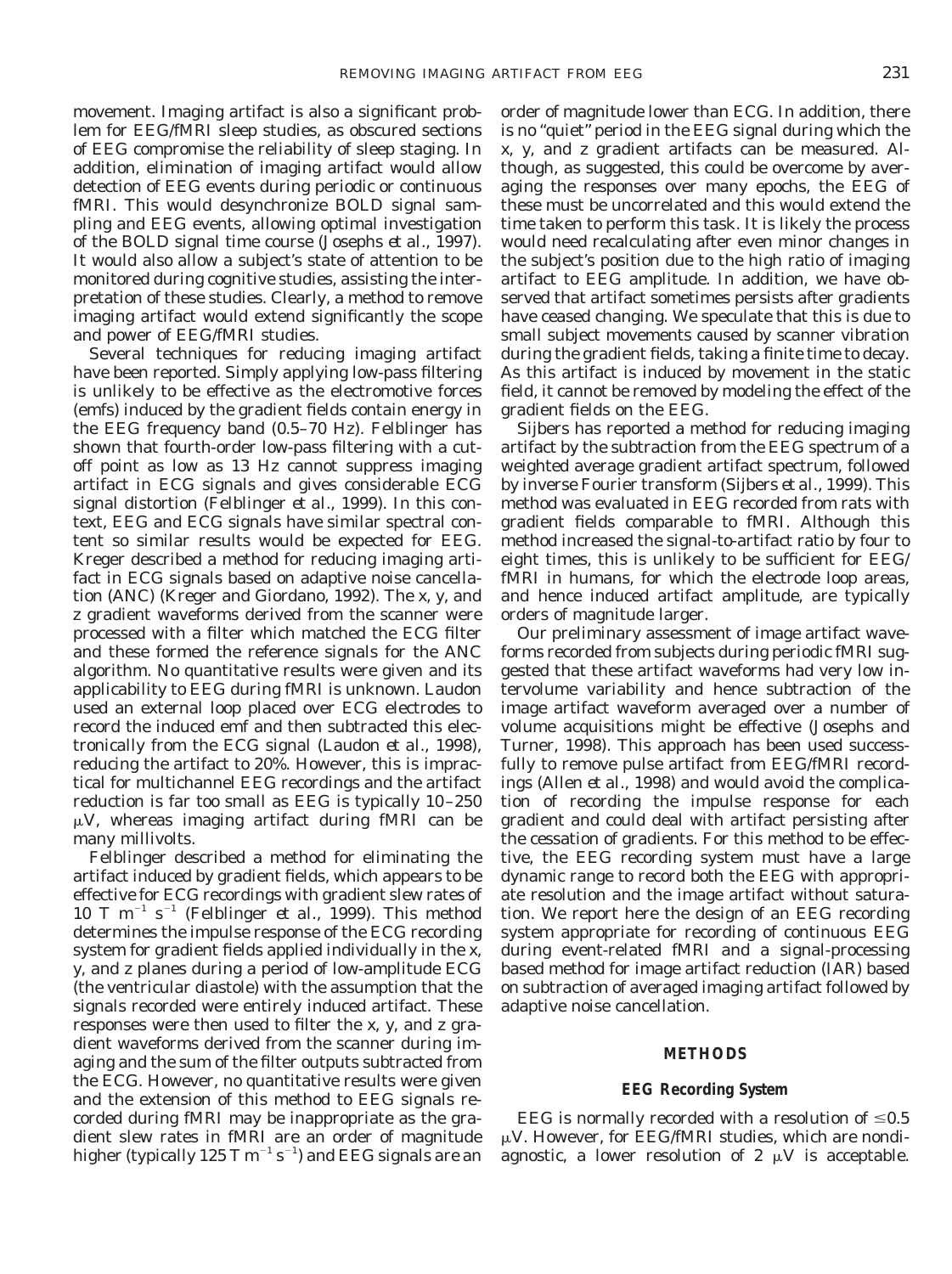

**FIG. 1.** Schematic of the EEG recording system.

Hence, if EEG is digitized using a 16-bit digitizer, which typically gives 14 bits in practice, the range of the EEG amplifier will be 33.3 mV peak to peak (pkpk).

Artifacts are induced in the scalp and EEG leads by the changing magnetic fields applied during image acquisition (Faraday's law). Two different fields are applied: RF and gradients. Artifacts induced by RF have a much higher frequency than EEG and hence can be reduced effectively by low-pass filtering applied before the EEG amplifier front end. This is not the case for gradient artifact, which contains components in the EEG frequency range. The amplitude of induced gradient artifact is given by

$$
V_{\text{GAMax}} = (dB/dt)_{\text{max}} \times A_{\text{max}},
$$

where  $V_{\text{GAMax}}$  is the maximum amplitude of induced gradient artifact,  $(dB/dt)_{\text{max}}$  is the maximum rate of change of gradient field, and  $A_{\text{max}}$  is the maximum loop area.

The maximum rate of change of gradient field is assumed to be 25 T s $^{-1}$  (Siemens Vision 2T with a slew rate of 125 T  $m^{-1}$  s<sup>-1</sup>, distance from the gradient coil isocenter assumed to be 0.2 m). The maximum loop area is assumed to be 100  $\mathrm{cm}^2$ , corresponding to widely spaced electrodes such as C4-A1 in the 10/20 system. This gives a maximum gradient artifact amplitude of 250 mV (500 mV pk-pk). This exceeds the EEG amplifier range defined above by a factor of 15 and will cause saturation.

Because much of this artifact is at frequencies above the EEG range, low-pass filtering can reduce it. We measured the maximum gradient artifact after lowpass filtering (second-order Bessel filter, 3-dB cut-off point of 70 Hz) for the slew rate and coil area described above, with the coil placed at the edge of the head-coil successively in the *x*, *y*, and *z* planes. This was  $\approx$  25 mV pk-pk, which is within the required range. Hence, an EEG amplifier was designed as follows (see also Fig. 1).

The electrode leads were connected to the amplifier via in-line filters designed to limit cable borne RF interference, with an attenuation of 70 dB at 85 MHz (the RF frequency for a 2-T scanner). The front end comprised an instrumentation amplifier with gain 10, which is small enough to prevent the image artifact waveforms saturating but helps to reduce the effects of noise introduced by subsequent stages. The next stage was a second-order Bessel low-pass filter (cut-off 70 Hz), which attenuates components above the scalp EEG frequency range (Ebner *et al.,* 1999). The EEG signal contains little of value above 50 Hz (Reilly, 1999). This filter was used as it has optimal phase linearity and thus a good transient response to the fast pulses in the image artifact waveform. The next stage applied AC coupling (time constant 0.33 s) to reduce DC potentials from the electrodes, before the main gain stage that set the overall gain to 300. Note that lowpass filtering was applied prior to the main gain stage so that the large-amplitude rapidly changing artifact waveforms were attenuated prior to significant gain, reducing the likelihood of saturation.

Signals were then passed from this EEG amplifier located in the scanner room, through a screened cable to an isolated amplifier (for safety) with gain of 1, bandwidth of DC to 1 kHz (CED1902; Cambridge Electronic Design, Cambridge UK), and then to a 16-bit digitizer (CED1401 Plus). Digitizer resolution at 14-bit level was 0.61 mV, corresponding to an EEG resolution of 2  $\mu$ V and range of 33.3 mV as required. In this study we were not concerned with image quality and hence RF interference passed into the scanner room by the screened cable was not important.

EEG signals were recorded using Spike2 software (Cambridge Electronic Design) with a sample rate of 5 kHz per channel. A fMRI slice-timing signal, which defines accurately the time at the start of each slice and is sourced from the scanner, was captured with resolution of 10  $\mu$ s and was used by the IAR algorithm to synchronize artifact averaging. A slice-timing signal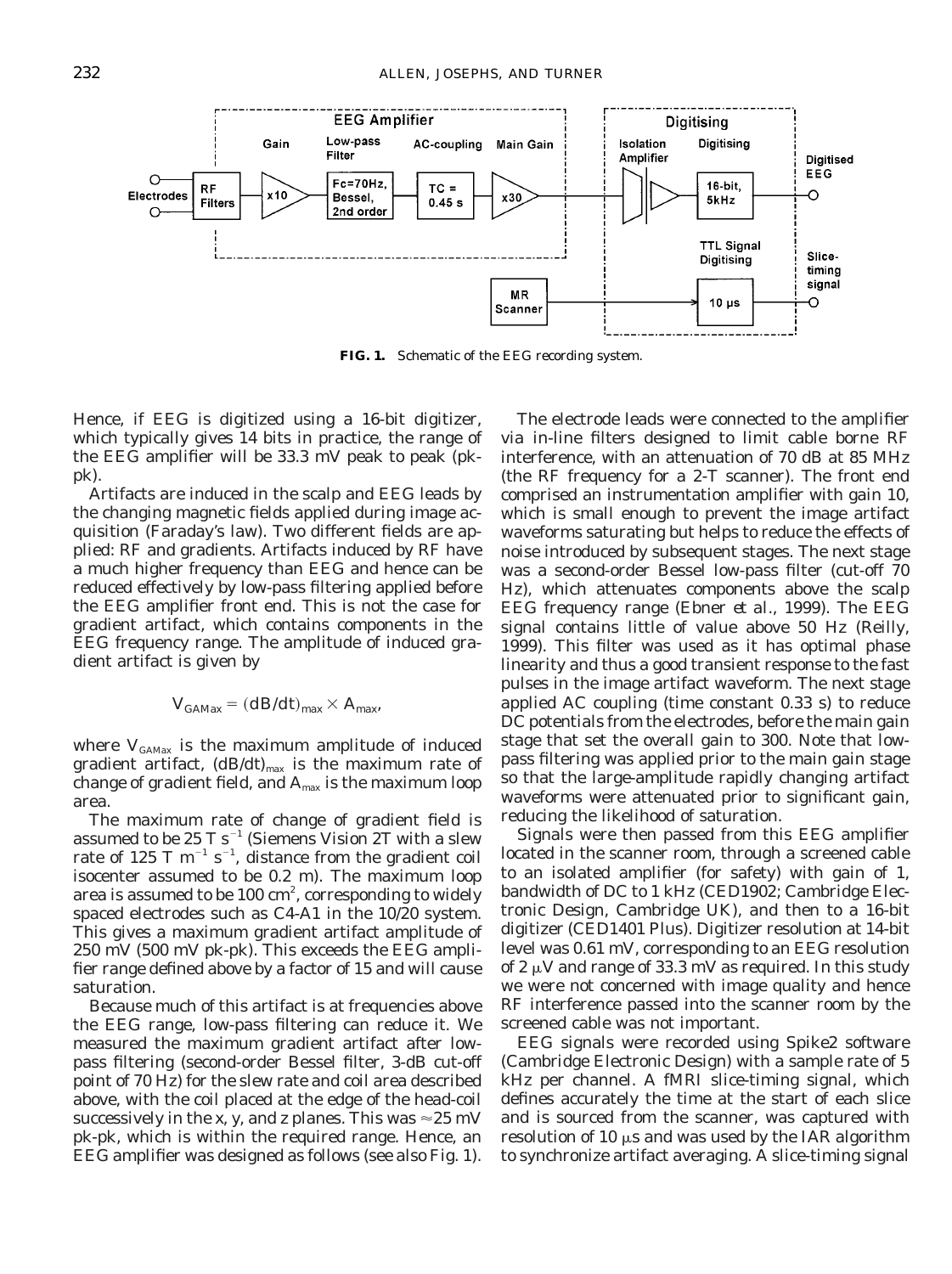#### **Subtraction of Averaged Artifact**



**FIG. 2.** Schematic of the IAR algorithm.

is commonly available from MR scanners hence this requirement does not restrict the general utility of the method.

#### **Image Artifact Reduction**

There are two stages to the IAR method. First, an average imaging artifact waveform is calculated over a fixed number of epochs and is then subtracted from the EEG for each epoch. Adaptive noise canceling is then used to attenuate any residual artifact (Fig. 2).

For a periodic fMRI sequence with delays between volume scans, an epoch was defined as the volume repeat time, TR. The EEG recording was divided into sections of 25 epochs over which averaging was performed. The rationale for selecting 25 epochs was that most EEG events are in the range  $10-250 \mu V$ , and hence a minimum of 25 epochs must be averaged so that the largest likely EEG event is reduced below that of the smallest. This assumes that EEG is uncorrelated between epochs, which is likely as each volume scan normally lasts at least a few seconds. The artifact-to-EEG ratio is very high and hence 25 epochs is sufficient to obtain an accurate average. By dividing the EEG into fixed-length sections, the averaged artifact can adapt discretely throughout a recording.

For continuous fMRI acquisition, i.e., no delays between volumes, an epoch was defined as one slice. As the duration of a slice is typically less than 100 ms, correlation of EEG between successive epochs is likely. We assumed that EEG is uncorrelated over 0.3 s and

for the purposes of artifact averaging divided the EEG into sections of  $25 \times 0.3$  s = 7.5 s. For the continuous fMRI sequence used here, this corresponded to  $7.5 \times 13$ slices/s  $= 100$  slices.

For periodic fMRI, the averaging epoch included a period when no changing fields were applied. This was necessary as artifact was often observed to occur after the changing fields had ceased. This postimaging artifact had two components: an exponential part with a time constant equal to that for the AC coupling in the EEG amplifier (Fig. 5B) and a low-frequency decaying oscillation, possibly due to subject movement in the static field, caused by small scanner movements during application of the gradient fields.

When calculating the average artifact, the first five epochs in each section were always included—subsequent epochs were included only if the cross correlation function between the epoch and the current average exceeded 0.975. Although not optimal this scheme was a computationally efficient method for reducing averaged artifact corruption by atypical epoch signals, for example, those in which a subject movement occurred.

Imaging artifact is nearly perfectly synchronized to the slice-timing signal. To optimize calculation of the average artifact we used a 25-coefficient sinc function to interpolate the EEG values synchronous with the slice-timing signal. When subtracting the averaged artifact from the EEG in each epoch, a similar interpolation was performed in the reverse direction to synchronize the averaged waveform to the EEG samples.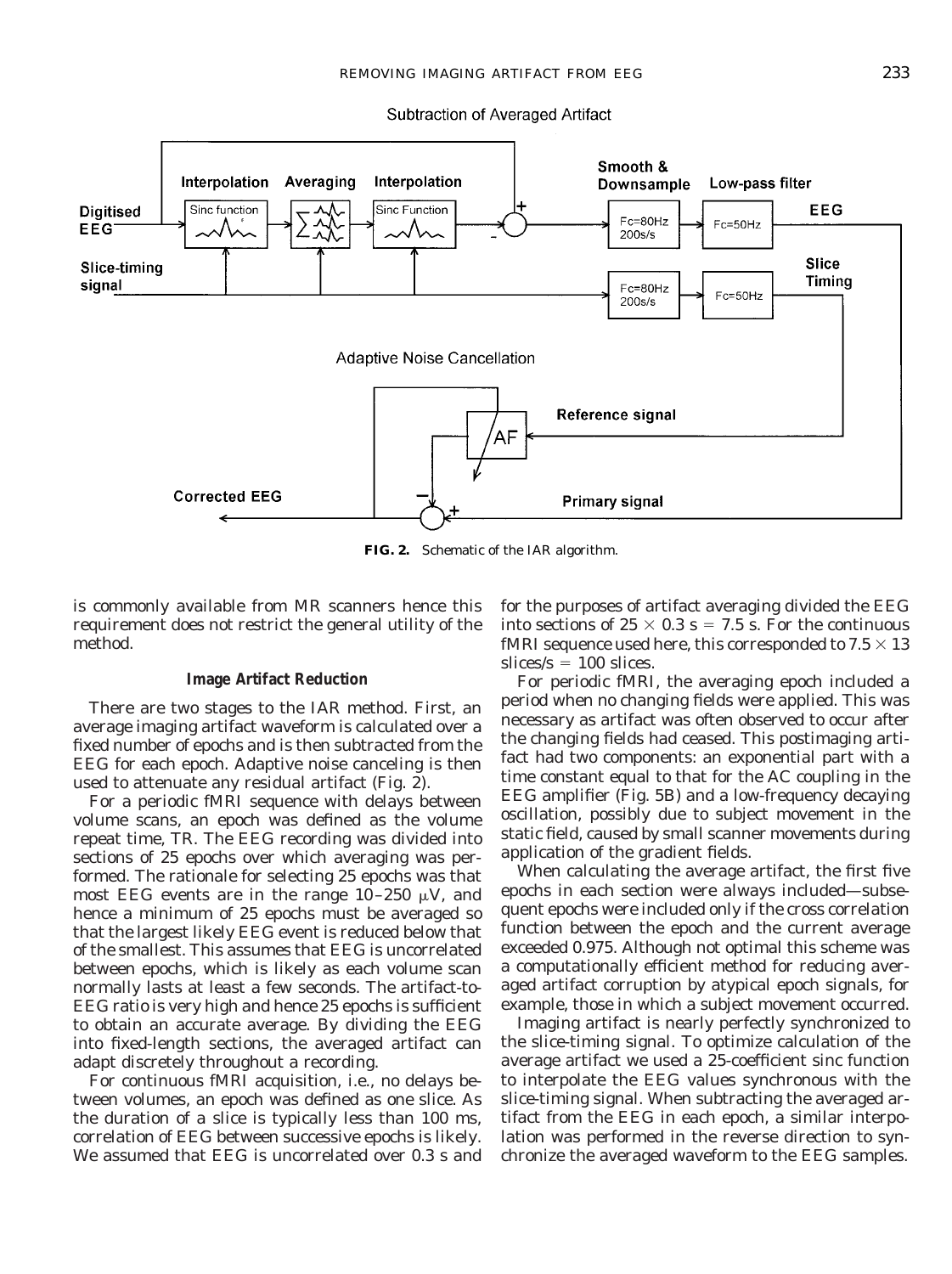

**FIG. 3.** The effect of adaptive noise cancellation. Trace A is signal Fp2-F4 after imaging artifact subtraction. Residual artifact at the slice frequency (12.4 Hz) is clearly visible and of amplitude approximately  $30-50$   $\mu$ V. Trace B is the same signal after ANC. Trace C is the reference signal used by the ANC method and has been derived digitally by low-pass filtering of the slice-timing signals. Trace D is the ECG channel from the same recording and is shown here to confirm that the periodic peaks in trace B are pulse artifact rather than an error of the subtraction method.

After subtracting the average artifact, the signals were smoothed (eighth-order Chebyshev low-pass filter, cut-off 80 Hz applied in forward and reverse directions to give zero phase distortion) to reduce the likelihood of aliasing in the next process, which was downsampling to 200 Hz, a sampling rate typically used for EEG. Additional low-pass filtering was then performed (55 coefficient, finite impulse response, cut-off 50 Hz). Although subtracting the averaged artifact followed by low-pass filtering removed most of the artifact, some residual artifact, synchronized to the slice-timing signals, was sometimes observed (Fig. 3). For the sequences used, this resulted in 12.4- or 13.2-Hz signals, which clearly cannot be removed by linear filtering without affecting an important part of the EEG spectra. Adaptive noise canceling can reduce signal components correlated with a reference signal and was considered appropriate for removing this residual artifact.

We implemented an ANC filter similar to that described by Chen *et al.* (1989) as follows. The EEG signal with averaged artifact subtracted was used as the primary input. The reference signal applied to the tapped delay line adaptive filter was generated digitally for a sample rate of 200 Hz with value 0 for all samples except those when slice-timing signals occurred, which had value 1. This signal was then filtered using the 55-coefficient low-pass filter used to filter the EEG signals (Fig. 3, trace C).

The adaptive filter weights  $(N = 20)$  were adapted for every input sample using the Widrow–Hoff least mean squares algorithm to minimize the error between the filter output and the primary signal (Widrow *et al.,* 1975). The step size, which controls stability and convergence rate (normally referred to as  $\mu$ ), was set to 0.05/(number of weights  $\times$  variance of the reference signal) (Chan *et al.,* 1995). The ANC filter was applied only to the EEG coincident with imaging, as residual artifact was present only during these periods. To reduce the discontinuity between these periods, the reference signal was tapered (raised cosine function) over the first and last 0.5 s of each period. The EEG output was taken as the difference between the primary signal and the adaptive filter output, that is, the EEG signal minus components correlated with the reference signal (Fig. 2). The algorithm was implemented using MAT-LAB V5.3 (The Mathworks, MA) and was applied offline.

## **Recordings**

This study had the approval of the local ethical committee of The National Hospital for Neurology and Neurosurgery and all subjects gave written informed consent. EEG was recorded from five subjects (four male, one female, median age 35 years) in a Siemens 2T Vision scanner. In all five subjects, recordings were made during periodic fMRI (48-slice gradient echo EPI, 833 Hz, 20 mT/m sinusoidal readout, slice  $TR = 0.08$  s, volume  $TR = 6$  s). Additional recordings were made in two of these subjects using a continuous fMRI sequence (no gaps between successive volumes).

Recordings were made from adjacent electrodes in the 10–20 system at the following sites: O1–O2 (back of the head, *x* direction), Fz–Cz (top of the head, *y* direction), and Fp2–F4 (front of the head, *z* direction). Electrode spacing was 5.7 cm. In addition, electrodes C4–A1 were recorded to assess the method for the largest likely interelectrode lead loop (electrode spacing 20.5 cm). Gold electrodes were used, with a 15 kohm current-limiting resistor in each electrode lead to limit the maximum induced current (Lemieux *et al.,* 1997) and minimized interelectrode lead loops. The reference electrode was at Pz. Pulse artifact subtraction, which requires an ECG channel, is vital to interpret EEG/fMRI studies, hence an ECG channel was recorded from electrodes on the subject's back (via 75 kohm current-limiting resistors). The ECG channel provides confirmation that: (1) the method performs satisfactorily for electrodes farther from the magnet isocenter, where gradient-induced fields are stronger; (2) pulse artifact could be identified in the EEG after IAR; and (3) pulse artifact subtraction is effective for EEG after IAR. Electrode leads were brought out to the amplifiers at the front of the scanner via multicore cables.

The following periods were recorded, all with the subject's eyes closed. First, 2 min outside the scanner, to determine each subject's  $\alpha$  frequency. Second, 2 min inside the scanner with no imaging to give a baseline to assess the IAR method. Third, EEG was recorded during fMRI: 10 min during periodic fMRI in all subjects, followed in two subjects by 3 min of continuous fMRI. In the middle of the fMRI, the subjects were asked to open and close their eyes periodically to give small subject movement and  $\alpha$  suppression.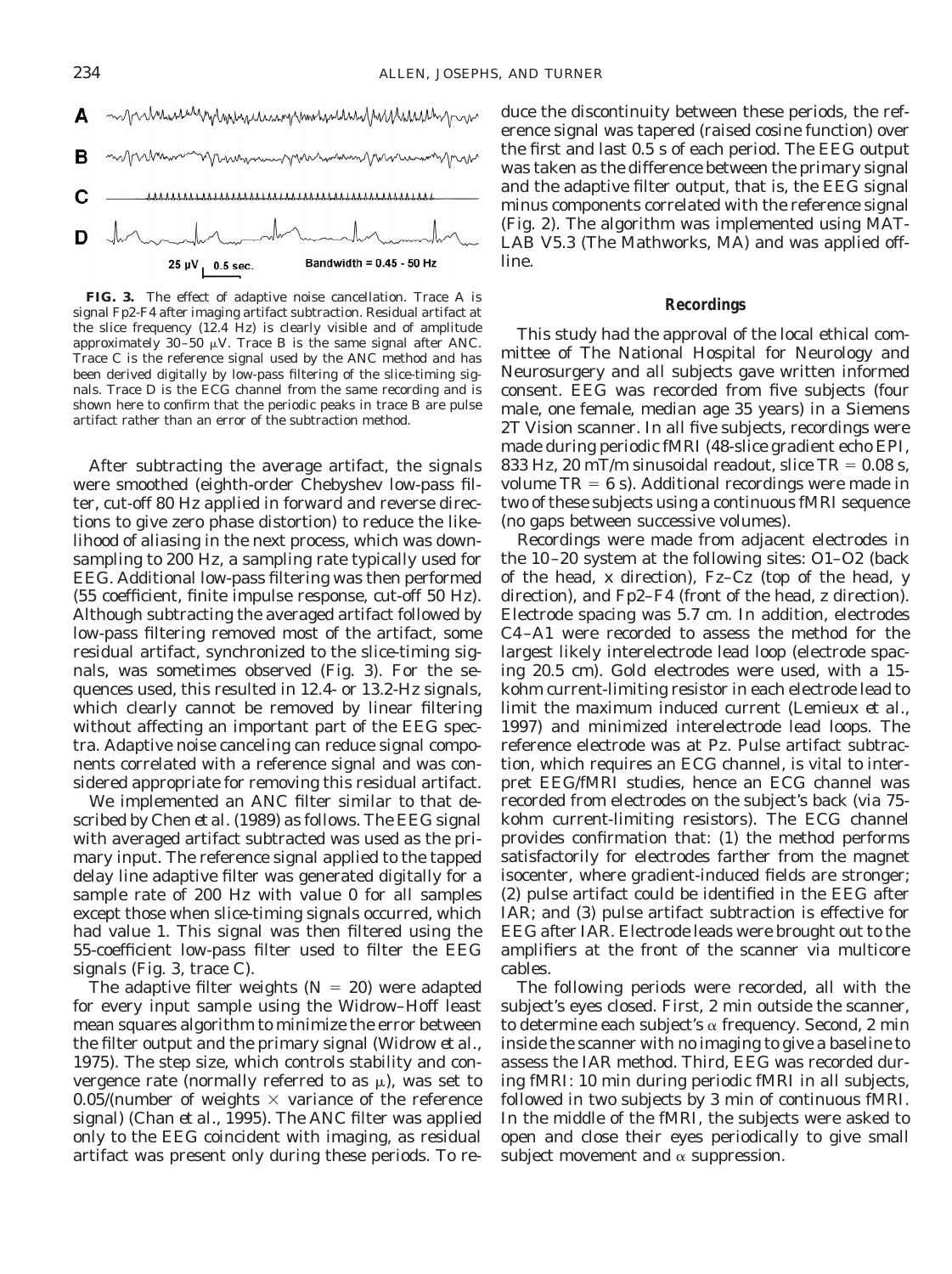## **Validation**

The median imaging artifact was measured for all channels, subjects, and recordings in the following data recorded during fMRI: (1) the raw EEG; (2) after downsampling/low-pass filtering, but no IAR; (3) after subtraction of the averaged artifact and down-sampling/ low-pass filtering; and (4) as in (3) but with ANC. The amplitude of imaging artifact was difficult to assess in stages (3) and (4) due to pulse artifact, hence we applied pulse artifact subtraction before making these measurements. In each case, the mean of 10 measurements, made at equally spaced intervals and always coinciding with fMRI, was calculated for each channel.

EEG signals recorded inside the scanner with no fMRI and with fMRI corrected by IAR were compared using spectral analysis. We did not compare the corrected EEG to that recorded outside the scanner, because the pulse artifact present only in the former makes this comparison meaningless. The average spectrum from 10 5.12-s periods (i.e., 1024 samples per period) equally spaced throughout the EEG recording was calculated for each channel and subject. Sections of EEG with eyes opened or obvious low-frequency artifacts (for example, those associated with small head movements) were excluded. The EEG recorded inside the scanner with no fMRI was down-sampled and low-pass filtered in exactly the same way as was used for IAR. The mean activity in four frequency bands  $(0.8-4, 4-8, 8-12,$  and  $12-24$  Hz) was then calculated for each EEG channel. The absolute value of percentage difference was then calculated for each channel as

Percentage Difference  $= 100$ 

 $\times$  absolute  $((A_{\text{NI}} - A_{\text{IAR}})/A_{\text{NI}}),$ 

where  $A_{\text{NI}}$  is the activity with no fMRI and  $A_{\text{IAR}}$  is the activity with fMRI corrected by IAR. The percentage differences for all channels and subjects were nonnormal, hence the median difference was calculated as a summary statistic.

To measure the ability of a reviewer to identify events in the EEG after artifact subtraction, epileptiform spike-wave complexes recorded from a subject with temporal lobe epilepsy (mean peak-to-peak amplitude 73.8  $\mu$ V, SD 36.7  $\mu$ V) were added digitally at random times to the raw EEG signals recorded during fMRI, giving a rate of one spike per 20 s of recording. We used spike-wave complexes as these contain both high- and low-frequency components. Spikes were added to the raw EEG data prior to IAR. Prior to review of these recordings, pulse artifact subtraction (Allen *et al.,* 1998) was applied to the corrected EEG. Two reviewers examined these recordings before and after artifact subtraction and the proportion of spikewaves correctly identified was calculated.

The presence of  $\alpha$  rhythm in EEG outside the scanner and in the corrected EEG was also assessed. The criteria for identifying  $\alpha$  in the corrected EEG were that the frequency and channels were the same as were recorded outside the scanner and that the frequency was less than the slice frequency (12.4 or 13.2 Hz).

#### **RESULTS**

Considering all recordings from all subjects, satisfactory recordings were obtained for 16 of the 20 EEG channels recorded. Four channels were excluded from further consideration due to large low-frequency artifacts (3 channels) and a failed electrode (1 channel). For the remainder, the maximum imaging artifact in the raw EEG was  $+9.16$  mV, which is well within the range of the EEG recording system  $(\pm 16.6 \text{ mV})$ . For ECG the maximum was  $+16.3$  mV, which is close to saturation. Clearly a lower gain channel for ECG would be advisable. The median value of imaging artifact in the raw EEG data was 4.0 mV pk-pk (range 0.6 to 17.3 mV). After down-sampling and low-pass filtering the median value decreased to 571  $\mu$ V pk-pk (range 114 to 2890  $\mu$ V), confirming that low-pass filtering alone cannot remove imaging artifact. The median artifact in each channel after subtraction of the average artifact (but prior to ANC) was  $11 \mu V$  pk-pk (range 0 to 50  $\mu$ V). ANC decreased this further to 8  $\mu$ V pk-pk (range 0 to 28  $\mu$ V). Hence, overall, a 500-fold reduction in imaging artifact was achieved. An example of the effectiveness of the IAR method and the shape of the averaged imaging and pulse artifact waveforms are shown in Fig. 4. Figure 5 shows the effect of artifact subtraction for a multichannel recording containing an added spike. For the spectral analysis, the median difference between EEG recorded inside the scanner with no fMRI and with fMRI followed by IAR was as follows: frequency band  $0.8-4$  Hz  $10\%$ ,  $4-8$  Hz  $10\%$ , 8–12 Hz 14%, and 12–24 Hz 18%. The median number of spikes correctly identified in the recordings inside the scanner with fMRI was 12% (range 0 to 32%). This increased after IAR to 99% (70 to 100%), with only one false detection.  $\alpha$  was clearly present in 4/5 subjects outside the scanner.  $\alpha$  appeared to be present in 3/5 subjects in the scanner prior to imaging and in the same 3/5 in the corrected EEG.

# **DISCUSSION**

The results from the recordings presented here confirm that imaging artifact is a significant problem in EEG recordings during fMRI. We measured a median artifact amplitude of  $4000 \mu V$  pk-pk, which is over  $400$ times larger than the lowest amplitude EEG events and emphasizes the exactness required of the IAR method. Low-pass filtering reduced this to 571  $\mu$ V, indicating that low-pass filtering alone is not sufficient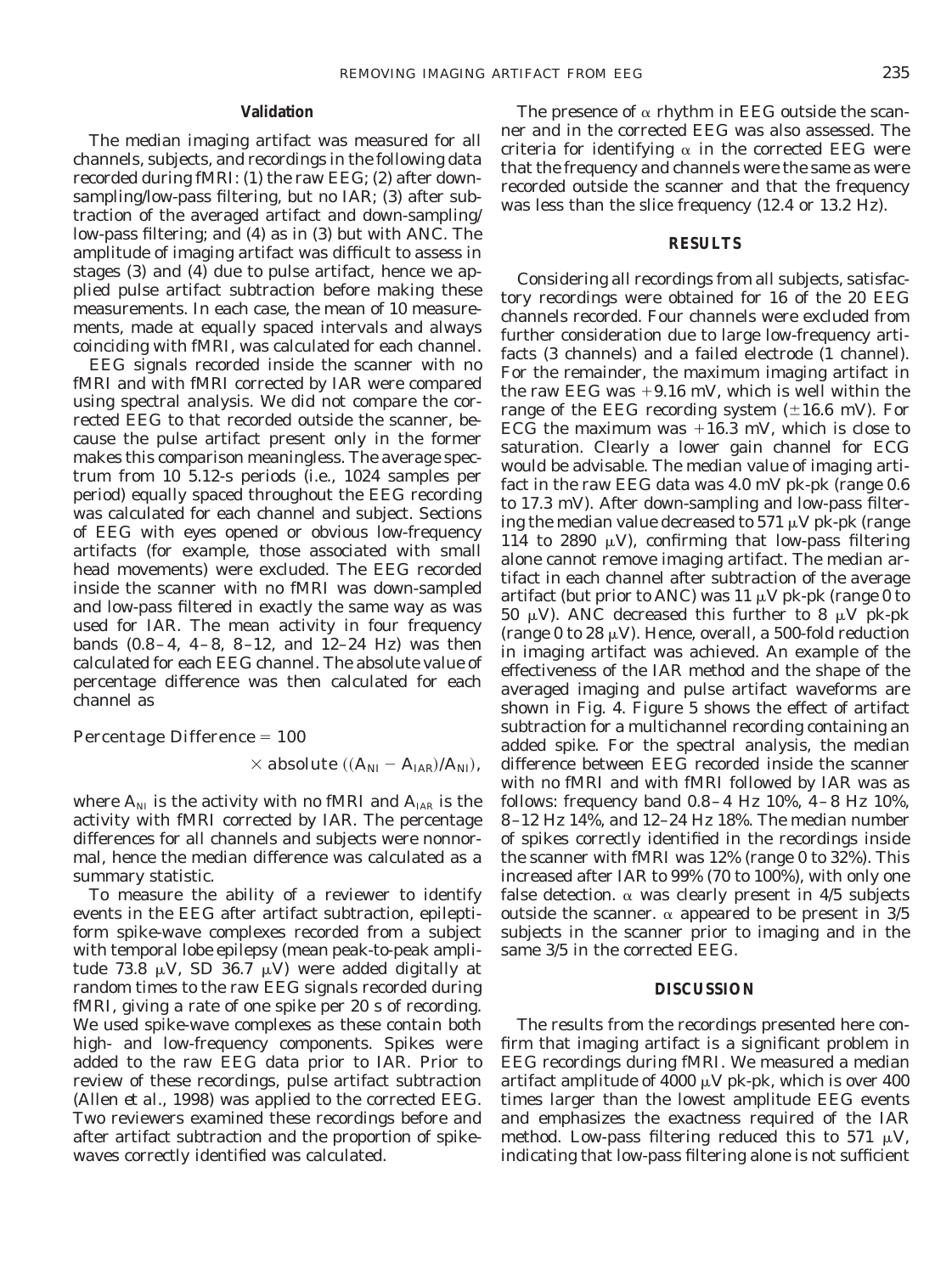

**FIG. 4.** The EEG waveforms (C4–A1) before and after imaging and pulse artifact subtraction. Bandwidth was 0.45 to 50 Hz. (A) The raw EEG during periodic fMRI. Large artifact is apparent during the 4 s of imaging (one volume), completely obscuring the EEG. The EEG during the 2-s gap between volume acquisitions appears to be relatively free of imaging artifact. (B) The averaged imaging artifact. Note that toward the end the EEG is almost flat, indicating that gradient-induced patient vibration persisting after the end of the volume acquisition has decayed and sufficient epochs have been averaged to attenuate cerebrally generated EEG. (C) The result of subtracting the averaged imaging artifact in B from the EEG in A, followed by down-sampling and ANC. Pulse artifact is now clearly present and imaging artifact is difficult to discern. The display scale has been increased from that in A and B. (D) The averaged pulse artifact from trace C (not to scale). (E) Result of subtracting the averaged pulse artifact in D from the EEG in C. A 10.5-Hz signal is apparent in this trace and this frequency matches that of this subject's a rhythm. (F) The EEG from the same subject, recorded *outside* the scanner, i.e., free of imaging and pulse artifact. The character of this EEG appears to match closely the artifact corrected trace in E.

to remove imaging artifact. Subtraction of the averaged artifact followed by low-pass filtering reduced this to 11  $\mu$ V and ANC, the final stage of the IAR method, reduced this to 8  $\mu$ V, indicating that the subtraction performs the bulk of the artifact subtraction and ANC suppresses the small amount of residual artifact. Epileptiform spike waves of lower amplitude than is commonly observed in temporal lobe epilepsy were almost totally obscured by the imaging artifact but were easily recognizable after applying the method. To ensure that the location of the spikes was known precisely they were added digitally to the raw EEG recorded during fMRI. This meant that the spikes were not recorded via the amplifiers and it is possible that the effect of amplifier saturation was thus not tested. However, the maximum imaging artifact magnitude recorded was only 55% of the amplifier range so saturation was unlikely to have occurred, and pulse artifact was clearly visible in all recordings, again indicating that amplifier saturation did not occur.  $\alpha$  rhythm appeared to be present in 3/5 subjects in the corrected EEG although it was difficult to be certain as pulse artifact

is known to contain strong components in the  $\alpha$  frequency range (Allen *et al.*, 1998). Indeed,  $\alpha$  was only detected in the same three subjects inside the scanner with no fMRI. Moreover, only small differences (10– 18%) in spectral activity in four EEG frequency bands between corrected EEG and EEG recorded without fMRI were detected. Taken together, these measures indicate that the method removed a large proportion of the artifact and that EEG signal distortion was minimal.

The recording system reported here had sufficient dynamic range to record linearly both the background EEG activity of normal subjects and the high-amplitude imaging artifact, allowing digital signal-processing techniques to be used to reduce the artifact to acceptable levels. An important aspect of the amplifier design was the application of low-pass filtering prior to the main gain stage. This ensured that the large-amplitude high-frequency components of the imaging artifact were attenuated prior to large amplification, thus reducing the likelihood of saturation. In contrast, most electrophysiology amplifiers amplify and then filter, to minimize the effects of electrical noise introduced by the filters. Although RF filtering was applied at the front end of the EEG recording system, the waveforms recorded during imaging sometimes had a slowly changing baseline (for example in Fig. 5B). One possible explanation for this is that RF penetrated the frontend amplifier and was then demodulated to a lowfrequency signal (the amplifier used for these recordings was a prototype and was not fully shielded). We are currently building shielded EEG amplifiers, which will transmit signals out of the scanner room via fiber optics. Nevertheless, we have demonstrated that despite RF breakthrough, low-noise EEG recordings are still possible.

For periodic fMRI, averaging by volume, as opposed to averaging by slice, was necessary for effective artifact removal, as the artifact waveform at the starting and stopping of fMRI differed from that of slices inbetween, and decaying oscillations were sometimes observed after gradients ceased. We speculate that the altered waveforms at the start and stop of fMRI resulted from subject movement caused by scanner vibration due to the gradient fields, together with the effect of low- and high-pass EEG filters on the unbalanced imaging artifact signal. These filters are essential for anti-aliasing and electrode DC potential removal, respectively. It might be possible to remove some of this artifact by subtracting at the front-end the signal from an interference reference loop. However, as mentioned previously, Laudon found this technique reduced the artifact only to 20% for a single-channel ECG recording, for which the reference loop could be aligned optimally with the conductive tissue loop formed between electrodes (Laudon *et al.,* 1998). For multichannel EEG this approach is likely to perform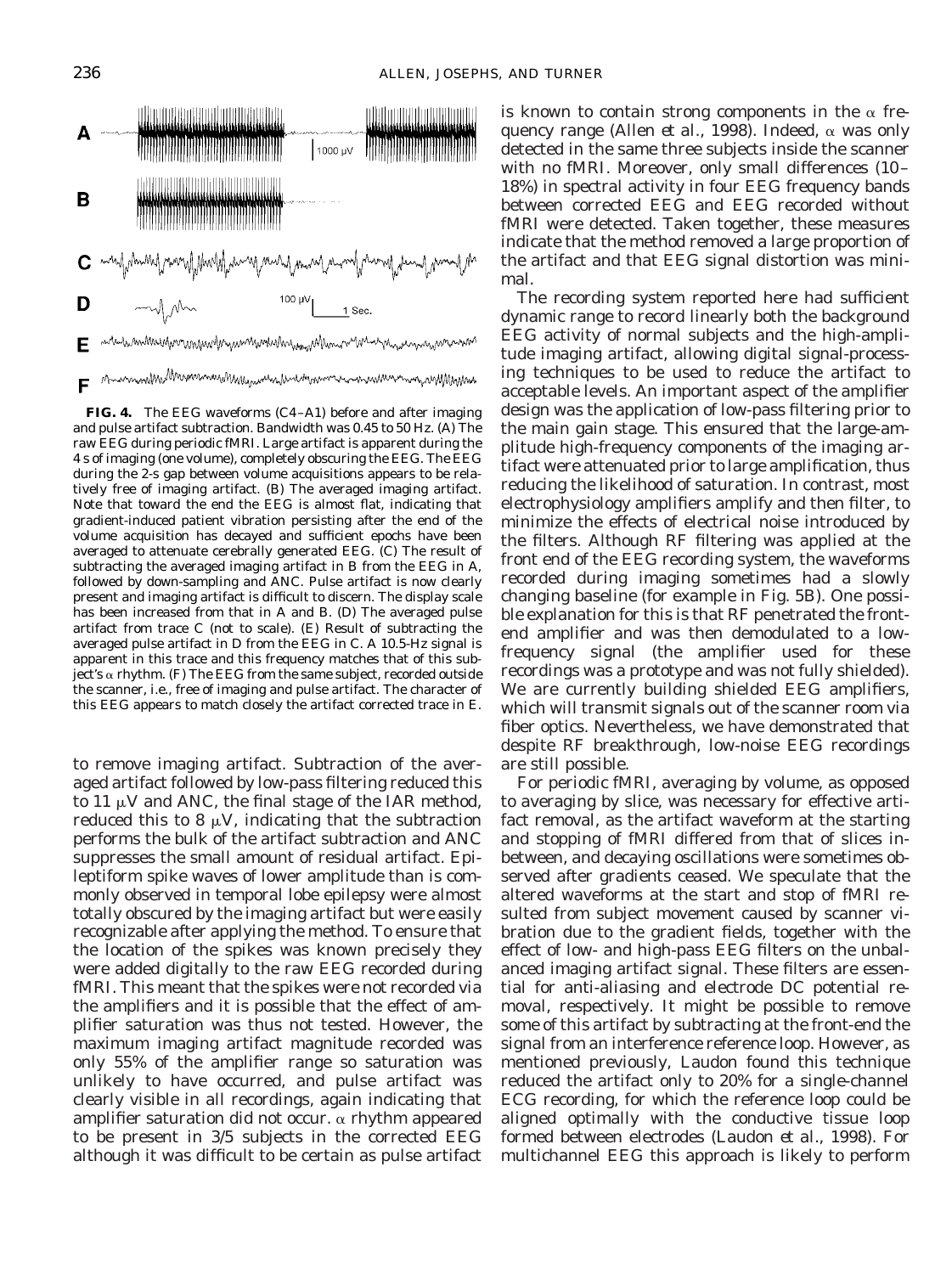

**FIG. 5.** The EEG signals recorded inside the scanner. In this subject, electrode C4 failed so C4–A1 is not shown. The ECG channel is scaled down four times lower than for the EEG plots. Bandwidth was 0.45 to 50 Hz. (A) These EEG signals were recorded in the absence of fMRI. A spike-wave complex added to the EEG is clearly visible, as is pulse artifact in the EEG channels (20–90  $\mu$ V), synchronized to the ECG. These waveforms show the character of the EEG recorded inside the scanner, without fMRI and imaging artifact subtraction. (B) The uncorrected EEG signals (low-pass filtered and down-sampled) from the same subject during periodic fMRI. Because of the large amplitude of the artifact, all the channels have been scaled down four times compared to plots A, C, and D. The large amplitude of the imaging artifact, relative to the EEG, is clearly apparent. A spike-wave complex identical to that in plot A has been added to the EEG, prior to IAR. This is completely obscured by the imaging artifact. (C) The effect of the IAR method on the EEG signals shown in plot B. The spike wave is now clearly apparent and pulse artifact synchronized to the ECG channel is also clearly visible, indicating that no significant distortion of the EEG has occurred. (D) Pulse artifact subtraction has now been applied to the EEG signals in plot C and this has removed the pulse artifact almost entirely. This shows that in this case pulse artifact subtraction, which is vital for the interpretation of EEG recorded inside the MR scanner, can be applied effectively to signals corrected by the IAR method.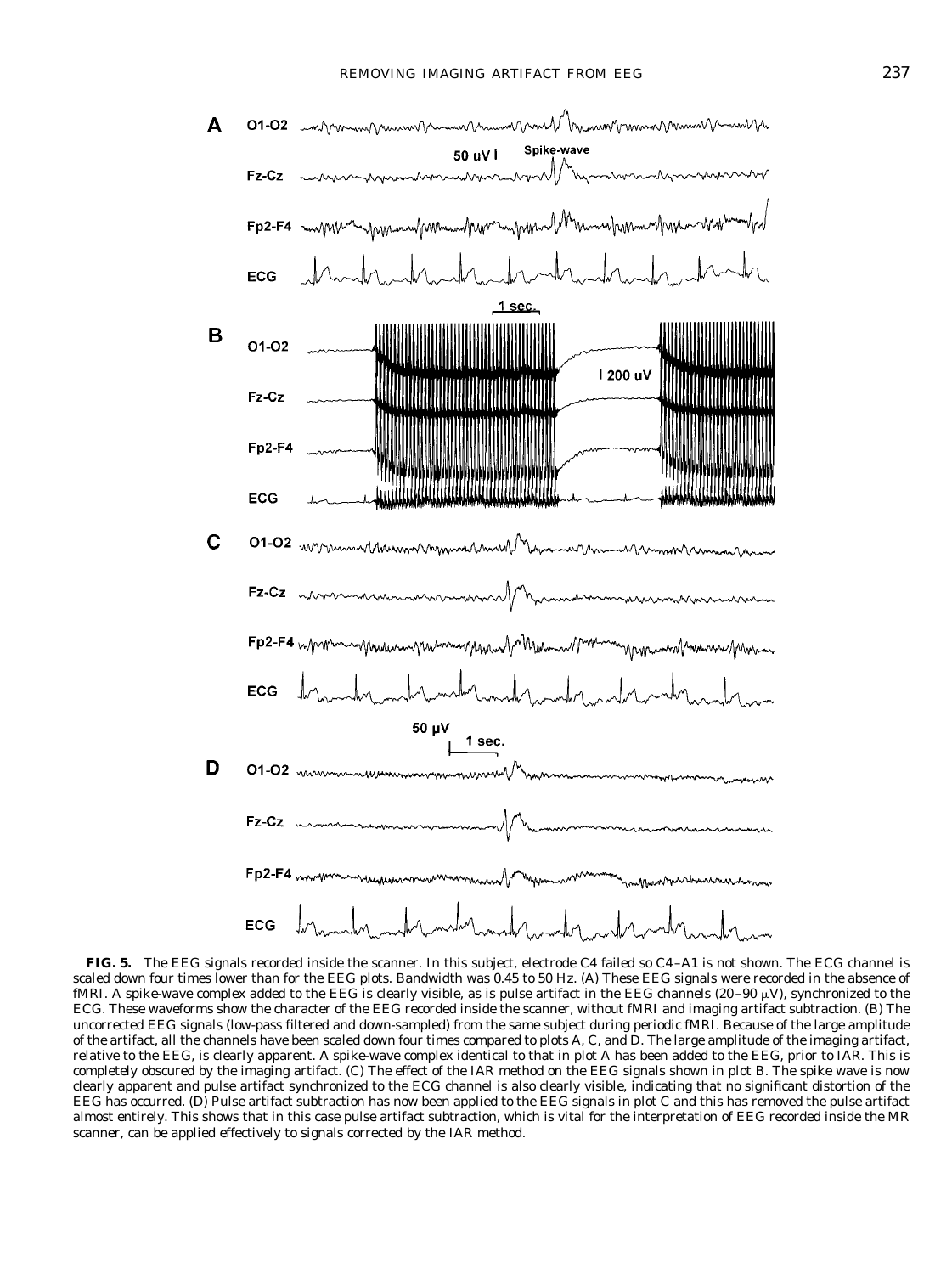less well due to difficulties in aligning reference loops and would increase the complexity of electrodes or electrode application considerably. In view of the low residual noise relative to normal EEG achieved without this approach, it is probably not warranted for continuous EEG recording, although for lower amplitude event-related potentials (ERPs), it might possibly be justified.

Although subtraction of averaged artifact removed a large proportion of the imaging artifact, residual artifact was sometimes present. There are two causes of this: (1) jitter between the EEG sampling and scanner time frames and (2) differences between individual epochs and the average artifact, due to small subject movements. The former can be compensated for by interpolation, providing the imaging artifact is not aliased. To reduce aliasing while providing a good transient response, we used a second-order low-pass filter prior to digitizing at 5 kHz. Attenuation of this filter at the Nyquist point was 60 dB. A higher order analog filter might allow a lower sampling rate but these filters have poor transient responses and are not normally used in EEG recording systems as they distort EEG transients such as spikes (Ebner *et al.,* 1999) they are clearly undesirable for accurate recording of the fast pulses present in imaging artifact.

We implemented interpolation using a 25-coefficient sinc function and recorded the slice-timing signal with a high temporal resolution (10  $\mu$ s). A sinc function provides optimal interpolation for a band-limited signal. The sinc function coefficients are calculated for the required interpolation interval and are convolved with EEG to give the interpolated value. Although this requires considerably more calculation than simpler linear or quadratic polynomials interpolation, it was used to reduce the likelihood that residual artifact was due to interpolation errors. Although we have not investigated in detail the relationship between residual artifact and the interpolation method, preliminary testing suggests that if no interpolation was performed, i.e., the slice timing signal had the same temporal resolution as for the EEG (5 kHz), there was a clearly discernible increase in residual artifact prior to ANC but only a slight increase after ANC. Again, if a small increase in artifact can be tolerated, interpolation could be omitted, simplifying the implementation. The second source of error, differences between individual epochs and the average artifact, might be reduced by using a moving window average, particularly for continuous fMRI in which a short (7.5-s) averaging period was used. This would be less helpful for periodic fMRI with an averaging period of 150 s (25  $\times$  6 s). Residual artifact resulting from both these sources of error is synchronized to the slice-timing signal and appeared to be reduced effectively by ANC.

Two different generic types of fMRI sequences were evaluated, namely continuous and periodic. For contin-

uous acquisition, typical parameters were used and it is unlikely that adjustment of the main parameters (e.g., TE) would give poorer results. For periodic fMRI we noted that it was important to include in the averaging epoch the period several seconds after the cessation of changing fields, in which artifact was sometimes present. For the periodic fMRI sequence used in this work, the averaging epoch was set to the volume repeat time. For a sequence with a longer delay between volume scans, it would probably not be necessary to use the entire volume repeat time, and this would save computation. The method was validated for a 2-T scanner. The gradients for higher field strength scanners are not necessarily higher. The artifact caused by subject movement synchronized to the gradient fields would, however, increase linearly with field strength. As this component of the artifact was small compared to that induced directly by the gradient fields, this is unlikely to increase the residual artifact significantly.

In this work, the calculation and subtraction of averaged artifact were performed at a sampling rate of 5 kHz, and the resulting EEG was then smoothed and down-sampled to 200 Hz. The amount of computation could be reduced by smoothing and down-sampling prior to averaging. We observed a small increase in residual artifact associated with this approach, presumably due to an increase in interpolation errors.

The method was implemented offline. The averaging period for periodic fMRI was sufficiently long ( $25 \times 6$  s) to make an online implementation difficult. If the averaging epoch was set to one slice as opposed to one volume, unacceptably large artifact was observed, due to artifact variability occurring at the start and end of each volume scan. For continuous fMRI, however, the short averaging period used (7.5 s) would allow an online implementation.

The method has been evaluated for continuous EEG recordings during fMRI. Imaging artifact also affects the recording of ERPs during fMRI and the applicability of the IAR method to these recordings is of interest. Using a 16-bit digitizer, we were able to capture the worst case artifact without amplifier saturation, while measuring EEG with resolution of 2  $\mu$ V. For ERPs, which are lower amplitude than EEG (typically 1–5  $\mu$ V), greater dynamic range would be required. This could be achieved by using a higher resolution digitizer. Although the residual noise after IAR was several times greater than typical ERP signal levels, this does not preclude ERP recording, as imaging artifact is uncorrelated with the ERP and hence can be attenuated further by averaging, an approach that is not possible for continuous EEG. The 70-Hz low-pass filter in the front end was not inappropriate for cognitive ERPs (low pass typically 30–100 Hz), which is the ERP of most relevance for fMRI studies. For VEPs (low pass 250 Hz) and certainly SEPs (low pass 2000 Hz) a higher cut-off would be desirable. A higher cut-off